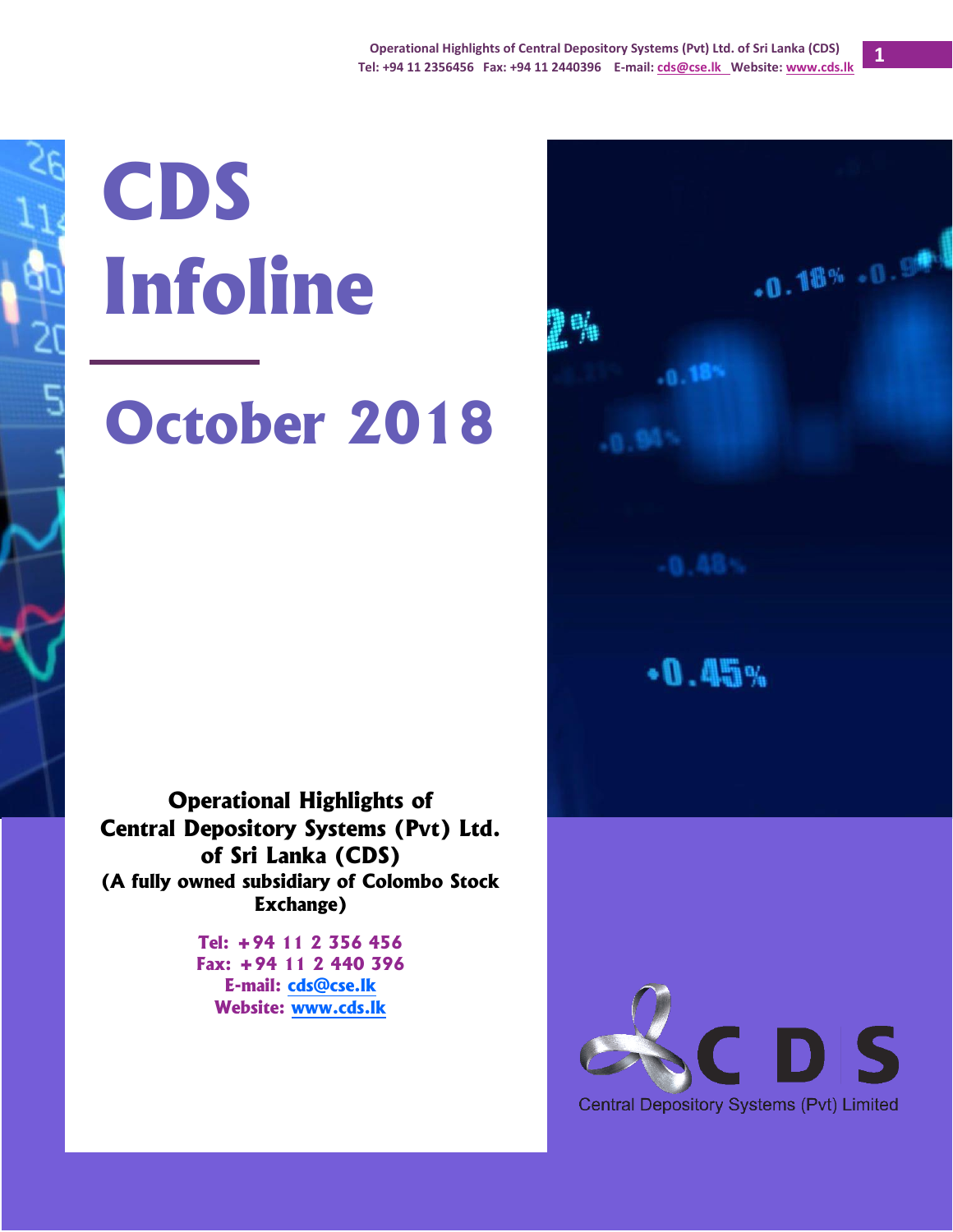### **October 2018 at a Glance**

<span id="page-1-0"></span>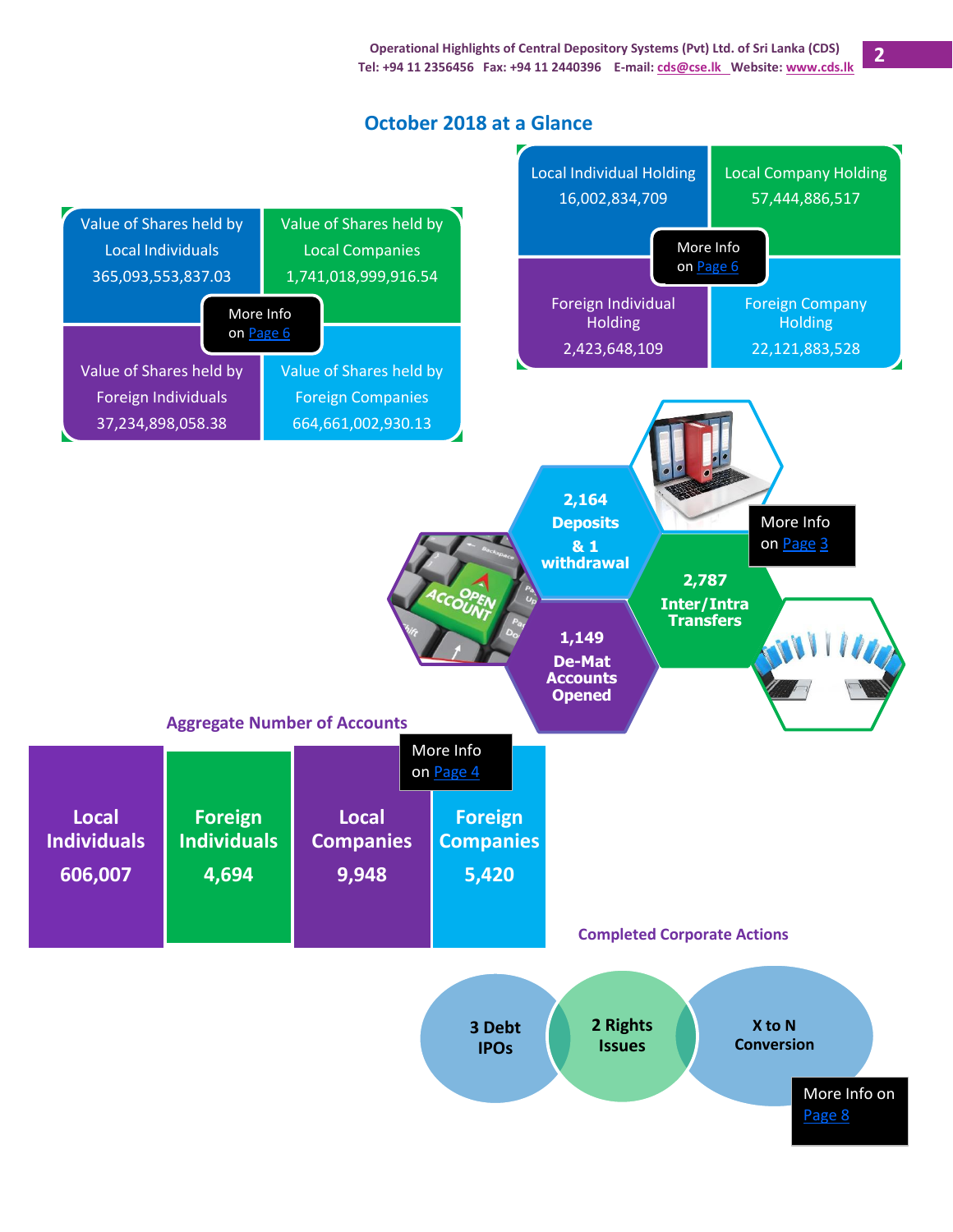2018

**Annual Comparison** 

2017

**CUMALATIVE JAN-OCT** 

**B**ocksta

| <b>Major Operations</b>              | <b>Oct-18</b> | <b>Sep-18</b> | <b>Aug-18</b>  | $Jul-18$    | <b>Jun-18</b> | $May-18$     | <b>Oct-17</b>  |
|--------------------------------------|---------------|---------------|----------------|-------------|---------------|--------------|----------------|
|                                      |               |               |                |             |               |              |                |
|                                      |               |               |                |             |               |              |                |
| <b>New Accounts (No.)</b>            | 1,149         | 825           | 1,077          | 921         | 796           | 914          | 982            |
|                                      |               |               |                |             |               |              |                |
| <b>Deposits (No.)</b>                | 2,164         | 2,999         | 10,080         | 4,958       | 6,993         | 14,213       | 2,431          |
| <b>Withdrawals (No.)</b>             | $\mathbf{1}$  | 9             | $\mathbf{1}$   | $\mathbf 0$ | $\mathbf{1}$  | $\mathbf{1}$ | $\overline{2}$ |
|                                      |               |               |                |             |               |              |                |
| <b>Transfers (No.)</b>               | 2,787         | 1,482         | 2,056          | 1,940       | 2,088         | 2,423        | 3,294          |
|                                      |               |               |                |             |               |              |                |
| <b>Trades (No.) - Equity</b>         | 70,099        | 65,284        | 64,747         | 66,773      | 61,406        | 80,737       | 129,101        |
| <b>Trades (No.)-Closed End Funds</b> | 19            | 15            | 5 <sup>5</sup> | 10          | 21            | 25           | 53             |
|                                      |               |               |                |             |               |              |                |
| <b>Market Days (No.)</b>             | 22            | 19            | 22             | 21          | 19            | 21           | 20             |
|                                      |               |               |                |             |               |              |                |
| <b>Listed Companies (No.)</b>        | 297           | 297           | 297            | 297         | 298           | 299          | 295            |
|                                      |               |               |                |             |               |              |                |
| <b>Participants (No.)</b>            | 47            | 47            | 47             | 47          | 47            | 47           | 49             |

## **Operational Highlights**

\*Deposits in October 2018 include 1,576 direct deposits made due to Subdivisions, Right Issues, Initial public Offers and Capitalization of Reserves.

| <b>Le-Services Enrollment</b> | As at $31st$ Oct 2018 | October-18 | As at $30^{th}$ Sep 2018 |
|-------------------------------|-----------------------|------------|--------------------------|
| <b>SMS</b>                    | 11.306                | 15         | 11.291                   |
| e-Statements                  | 27.045                | 746        | 26.299                   |

#### **Comparative analysis on monthly basis**

|                              | Oct      | Sep      | Aug     | Jul      | Jun.     | New Accounts (No.)                   | 8,181   | 8,491   |
|------------------------------|----------|----------|---------|----------|----------|--------------------------------------|---------|---------|
|                              | 18       | 18       | 18      | 18       | 18       | Deposits (No.)                       | 115,640 | 85,671  |
|                              |          |          |         |          |          | Withdrawals (No.)                    | 15      | 16      |
| <b>New Accounts (No.)</b>    | 39.27    | $-23.40$ | 16.94   | 15.70    | $-12.91$ | <b>Transfers (No.)</b>               | 20,361  | 18,526  |
| Deposits (No.)               | $-27.84$ | $-70.25$ | 103.31  | $-29.10$ | $-50.80$ | Trades (No.) - Equity                | 675.796 | 727,064 |
| <b>Trades (No.) - Equity</b> | 7.38     | 0.83     | $-3.03$ | 8.74     | $-23.94$ | <b>Trades (No.)-Closed End Funds</b> | 253     | 394     |

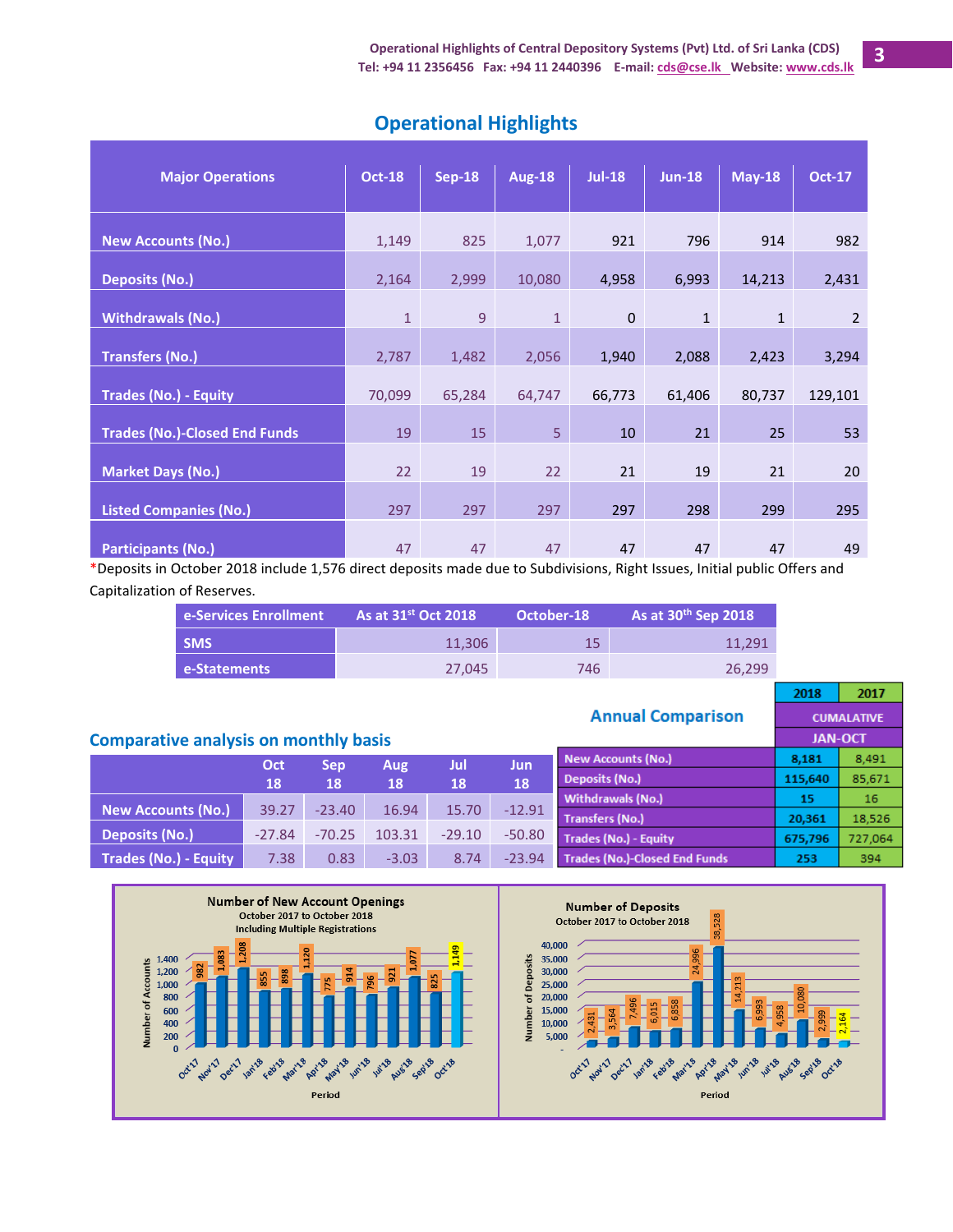<span id="page-3-0"></span>

|                                                                         | <b>Oct-18</b> | $Sep-18$ | <b>Aug-18</b> | <b>Jul-18</b> | $Jun-18$ | $M$ ay-18 | <b>Oct-17</b> |
|-------------------------------------------------------------------------|---------------|----------|---------------|---------------|----------|-----------|---------------|
| Local Individuals (No.)                                                 | 606,007       | 605,313  | 604,735       | 603,963       | 603,369  | 602,866   | 598,419       |
| <b>Foreign Individuals (No.)</b>                                        | 4,694         | 4,686    | 4,679         | 4,673         | 4,668    | 4,667     | 4,619         |
| <b>Local Companies (No.)</b>                                            | 9,948         | 9,912    | 9,894         | 9,872         | 9,844    | 9,811     | 9,629         |
| <b>Foreign Companies (No.)</b>                                          | 5,420         | 5,396    | 5,381         | 5,371         | 5,353    | 5,336     | 5,236         |
| <b>Total</b><br><b>Excluding Multiple Registrations</b>                 | 626,069       | 625,307  | 624,689       | 623,879       | 623,234  | 622,680   | 617,903       |
| <b>Total De-Mat Accounts</b><br><b>Including Multiple Registrations</b> | 822,779       | 821,630  | 820,805       | 819,728       | 818,807  | 818,011   | 811,158       |

# **Number of CDS Accounts by Investor Category**

#### **De-Mat Account Categories as a Percentage against Total Registrations Excluding Multiple Registrations (%)**

|                                         | <b>Oct-18</b> | $Sep-18$ | <b>Jul-18</b> | $Jun-18$ | $May-18$ | Apr-18 | <b>Oct-17</b> |
|-----------------------------------------|---------------|----------|---------------|----------|----------|--------|---------------|
|                                         |               |          |               |          |          |        |               |
| <b>Local Individuals (No.)</b>          | 96.80         | 96.80    | 96.81         | 96.81    | 96.81    | 96.82  | 96.85         |
|                                         |               |          |               |          |          |        |               |
| <b>Foreign Individuals (No.)</b>        | 0.75          | 0.75     | 0.75          | 0.75     | 0.75     | 0.75   | 0.75          |
|                                         |               |          |               |          |          |        |               |
| <b>Local Companies (No.)</b>            | 1.59          | 1.59     | 1.58          | 1.58     | 1.58     | 1.58   | 1.56          |
|                                         |               |          |               |          |          |        |               |
| <b>Foreign Companies (No.)</b>          | 0.87          | 0.86     | 0.86          | 0.86     | 0.86     | 0.86   | 0.85          |
| <b>Total</b>                            |               |          |               |          |          |        |               |
| <b>Excluding Multiple Registrations</b> | 100.00        | 100.00   | 100.00        | 100.00   | 100.00   | 100.00 | 100.00        |



**4**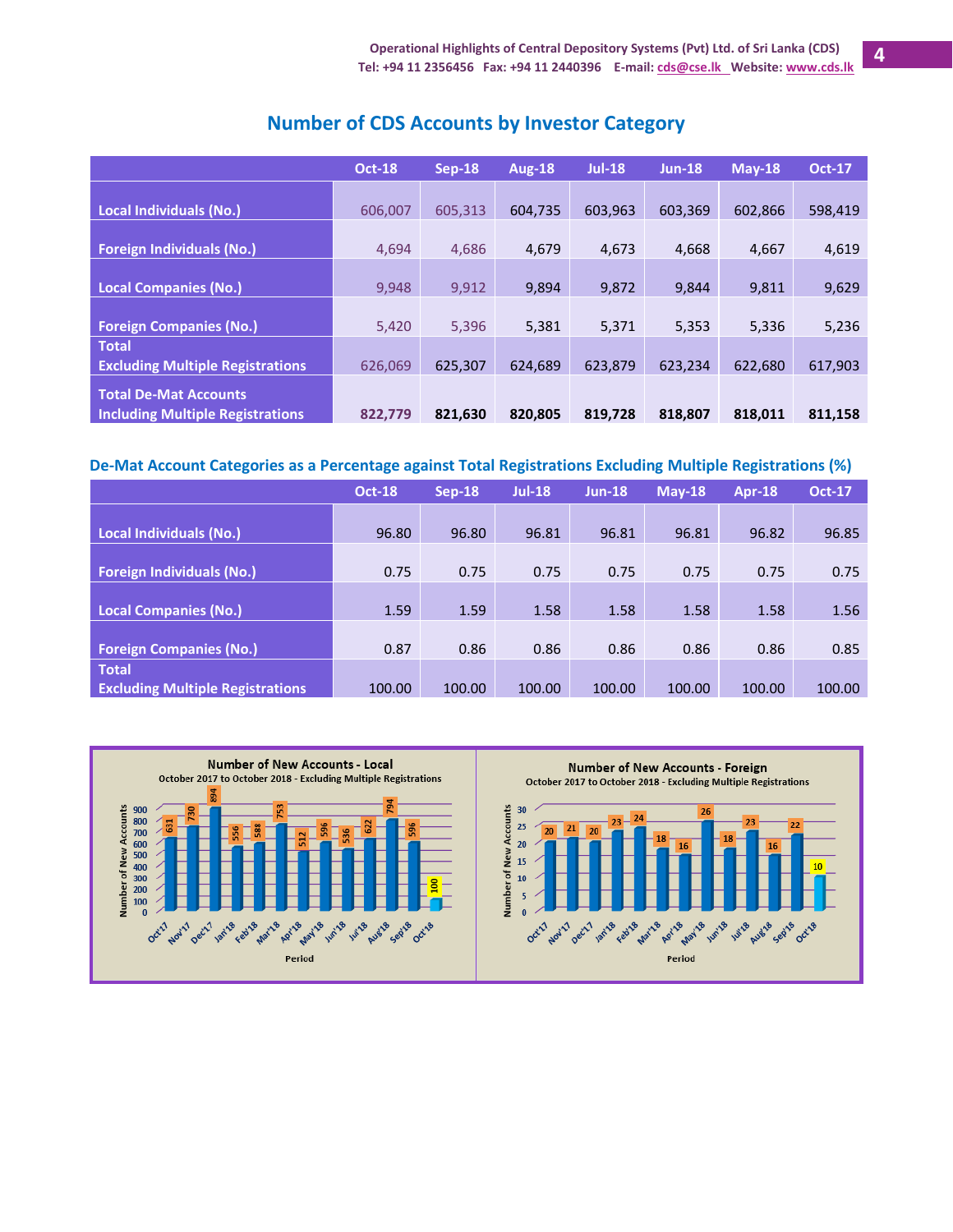| <b>Securities Held in Custody</b><br>(Nos.) | <b>Oct-18</b>  | $Sep-18$       | Aug-18         | $Jul-18$       | <b>Oct-17</b>  |
|---------------------------------------------|----------------|----------------|----------------|----------------|----------------|
| <b>Domestic</b>                             | 73,447,721,226 | 73,412,943,189 | 73,469,398,871 | 75,019,872,842 | 67,222,699,890 |
| Foreign                                     | 24,545,531,637 | 24,610,537,731 | 24,115,822,938 | 23,611,717,058 | 23,150,876,653 |
| <b>Total</b>                                | 97,993,252,863 | 98,023,480,920 | 97,585,221,809 | 98,631,589,900 | 90,373,576,543 |

## **Value & Quantity of the Securities held in the CDS**

| <b>Comparative Analysis on</b><br><b>Fluctuations(Change)</b> | <b>Oct-18</b> | $Sep-18$  | Aug-18    |
|---------------------------------------------------------------|---------------|-----------|-----------|
| <b>Domestic</b>                                               | 0.047%        | $-0.077%$ | $-2.067%$ |
| <b>Foreign</b>                                                | $-0.264%$     | 2.051%    | 2.135%    |
| <b>Total</b>                                                  | $-0.031%$     | 0.449%    | $-1.061%$ |

| <b>Securities Held in Custody</b><br>(Rs.) | <b>Oct-18</b>     | $Sep-18$          | Aug-18            | $Jul-18$          | <b>Oct-17</b>     |
|--------------------------------------------|-------------------|-------------------|-------------------|-------------------|-------------------|
| <b>Domestic</b>                            | 2,106,112,553,754 | 2,077,414,345,557 | 2,148,043,646,970 | 2,161,309,395,965 | 2,223,042,225,086 |
| Foreign                                    | 701,895,900,989   | 694,935,772,201   | 729,202,018,920   | 760,251,301,004   | 821,182,247,966   |
| Total                                      | 2,808,008,454,742 | 2,772,350,117,758 | 2,877,245,665,891 | 2,921,560,696,969 | 3,044,224,473,052 |

| <b>Comparative Analysis on</b><br><b>Fluctuations(Change)</b> | $Oct-18$ | $Sep-18$  | Aug- $18$ |  |
|---------------------------------------------------------------|----------|-----------|-----------|--|
| <b>Domestic</b>                                               | 1.381%   | $-3.288%$ | $-0.614%$ |  |
| Foreign                                                       | 1.002%   | $-4.699%$ | $-4.084%$ |  |
| Total                                                         | 1.286%   | $-3.646%$ | $-1.517%$ |  |



<span id="page-4-0"></span>**Value & Quantity of the Securities held in the CDS by Investor Category**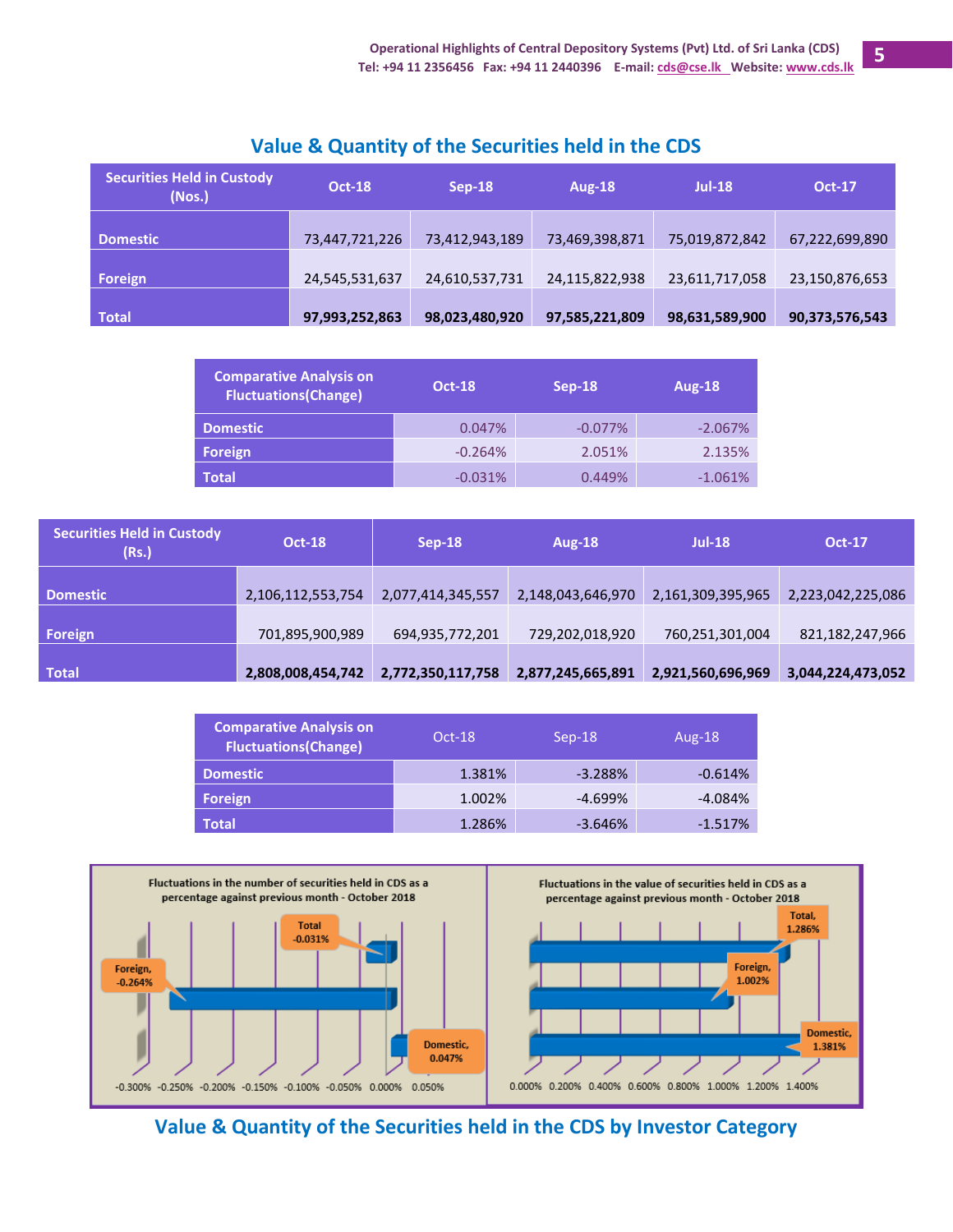| <b>Investor Category</b>  | <b>Equity Holding</b> | <b>Corporate Debt Holding</b> | <b>Total Holding</b> |
|---------------------------|-----------------------|-------------------------------|----------------------|
|                           |                       |                               |                      |
| <b>Local Individual</b>   | 15,814,116,765        | 188,717,944                   | 16,002,834,709       |
|                           |                       |                               |                      |
| <b>Local Company</b>      | 54, 512, 322, 783     | 2,932,563,734                 | 57,444,886,517       |
|                           |                       |                               |                      |
| <b>Foreign Company</b>    | 22,106,059,828        | 15,823,700                    | 22,121,883,528       |
|                           |                       |                               |                      |
| <b>Foreign Individual</b> | 2,420,450,996         | 3,197,113                     | 2,423,648,109        |
|                           |                       |                               |                      |
| <b>Total</b>              | 94,852,950,372        | 3,140,302,491                 | 97,993,252,863       |

# **October 2018**

| <b>Investor Category</b>  | <b>Equity Value</b>  | <b>Corporate Debt Value</b> | <b>Total Value</b>   |  |
|---------------------------|----------------------|-----------------------------|----------------------|--|
|                           |                      |                             |                      |  |
| <b>Local Individual</b>   | 347,224,496,289.10   | 17,869,057,547.93           | 365,093,553,837.03   |  |
|                           |                      |                             |                      |  |
| <b>Local Company</b>      | 1,450,915,424,097.10 | 290,103,575,819.44          | 1,741,018,999,916.54 |  |
|                           |                      |                             |                      |  |
| <b>Foreign Company</b>    | 663,089,374,436.70   | 1,571,628,493.43            | 664,661,002,930.13   |  |
|                           |                      |                             |                      |  |
| <b>Foreign Individual</b> | 36,929,021,734.10    | 305,876,324.28              | 37,234,898,058.38    |  |
|                           |                      |                             |                      |  |
| <b>Total</b>              | 2,498,158,316,557.00 | 309,850,138,185.08          | 2,808,008,454,742.08 |  |

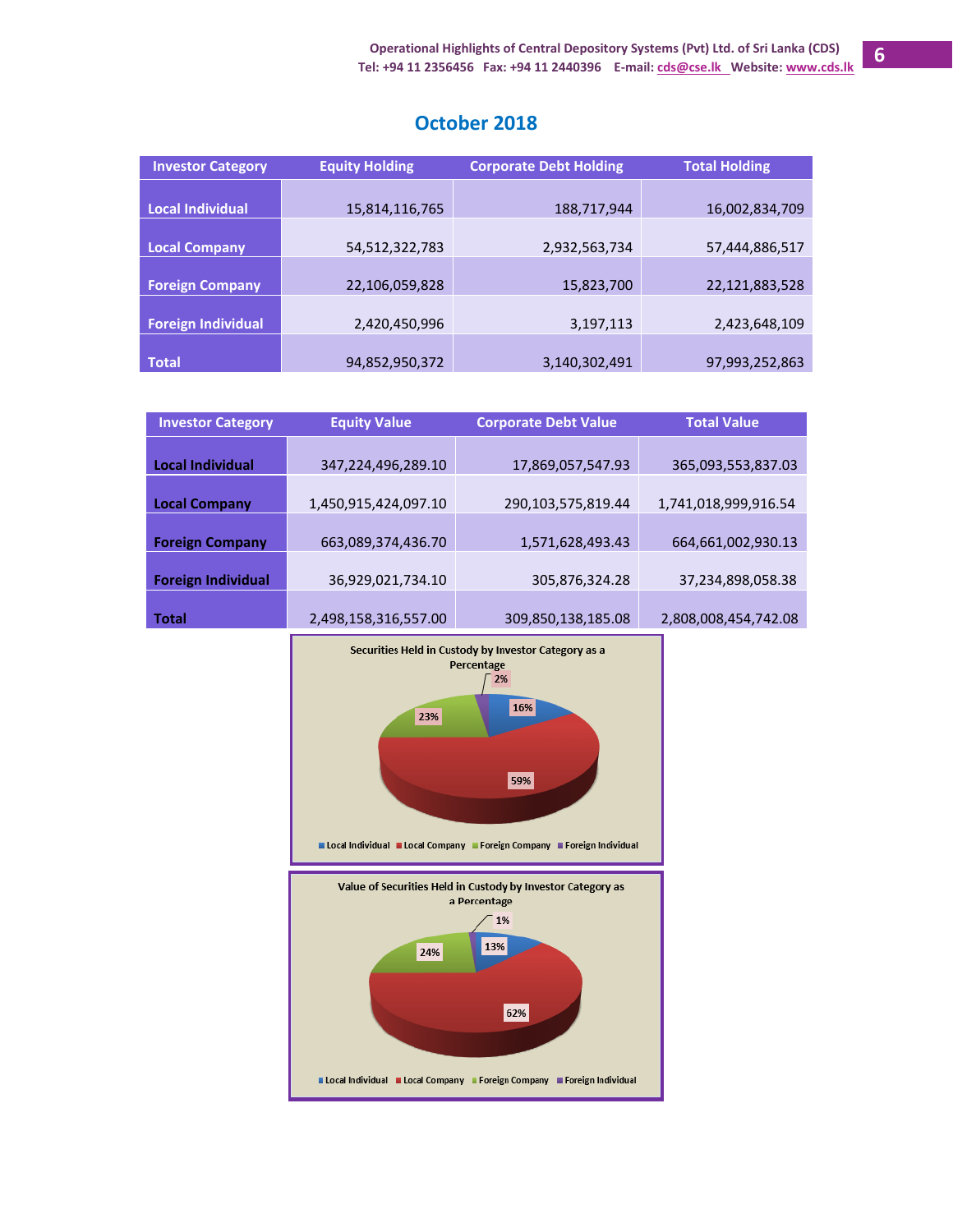# **Holdings in CDS as at 31 st October 2018**



#### **De-Mat Percentages of Securities**

| <b>DE-MAT PERCENTAGE FOR EQUITY</b>         | 97.1% |
|---------------------------------------------|-------|
| <b>DE-MAT PERCENTAGE FOR CORPORATE DEBT</b> | 99.8% |